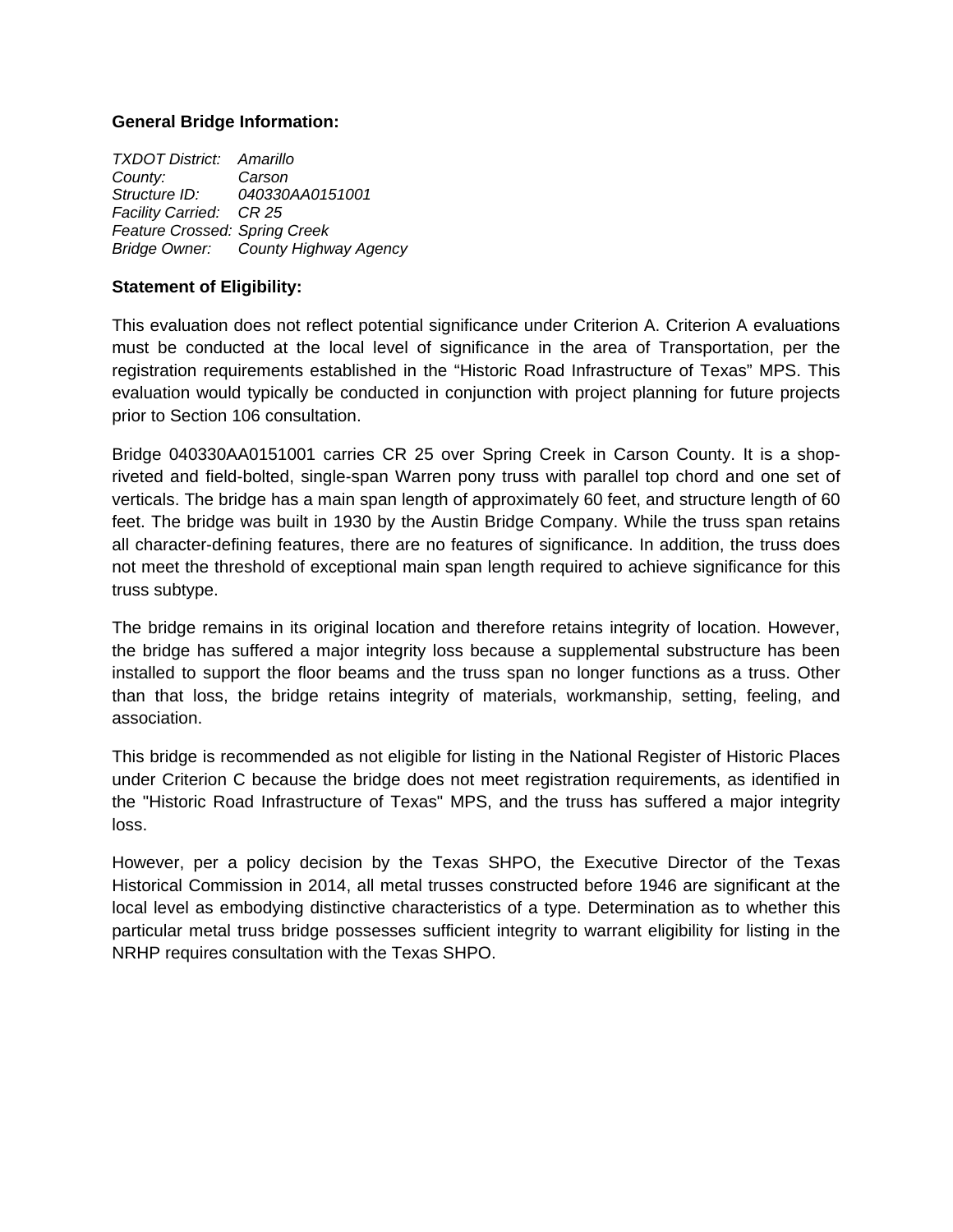# **Statewide Vehicular Truss Bridge Reevaluation**

### **GENERAL BRIDGE INFORMATION**

| District:               | Amarillo              |
|-------------------------|-----------------------|
| County:                 | Carson                |
| <b>Feature Crossed:</b> | <b>SPRING CREEK</b>   |
| <b>Bridge Owner:</b>    | County Highway Agency |
| Latitude:               | 35.54474096           |
|                         |                       |

**Structure ID:** 040330AA0151001 **Facility Carried:** COUNTY ROAD 25 **Location:** 2.1 MI W OF FM 294

**Longitude:** -101.2061548



**Photo 1: South elevation, facing north, showing the design of the Warren pony truss with parallel chord**



**Photo 2: Oblique deck view, facing west**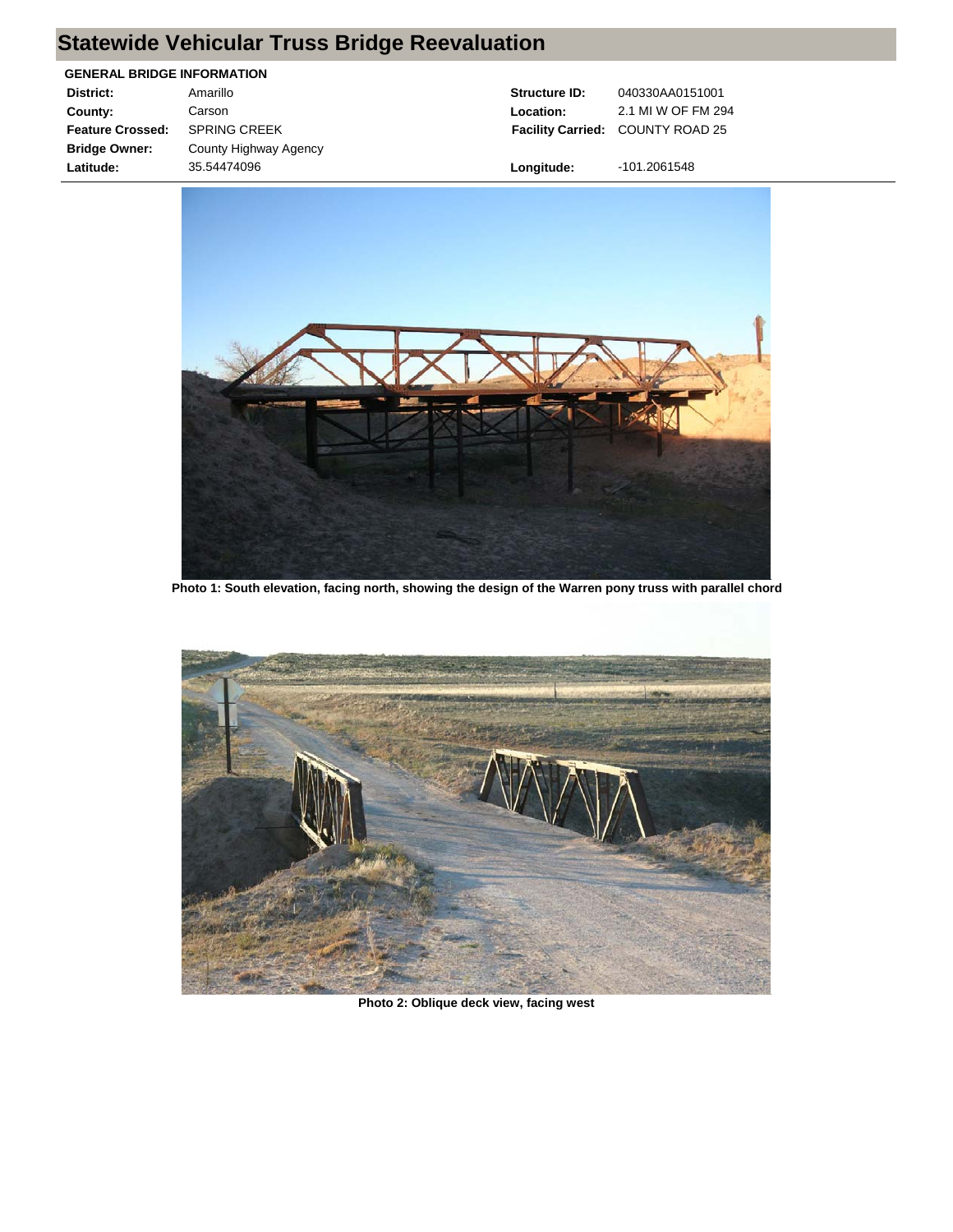# **Statewide Vehicular Truss Bridge Reevaluation**

### **GENERAL BRIDGE INFORMATION**

| District:               | Amarillo              |
|-------------------------|-----------------------|
| County:                 | Carson                |
| <b>Feature Crossed:</b> | <b>SPRING CREEK</b>   |
| <b>Bridge Owner:</b>    | County Highway Agency |
| Latitude:               | 35.54474096           |

**Structure ID:** 040330AA0151001 **Facility Carried:** COUNTY ROAD 25 **Location:** 2.1 MI W OF FM 294

**Longitude:** -101.2061548



**Photo 3: Detail view of top chord connection**



**Photo 4: Detail view of bottom chord connection with floor beam**